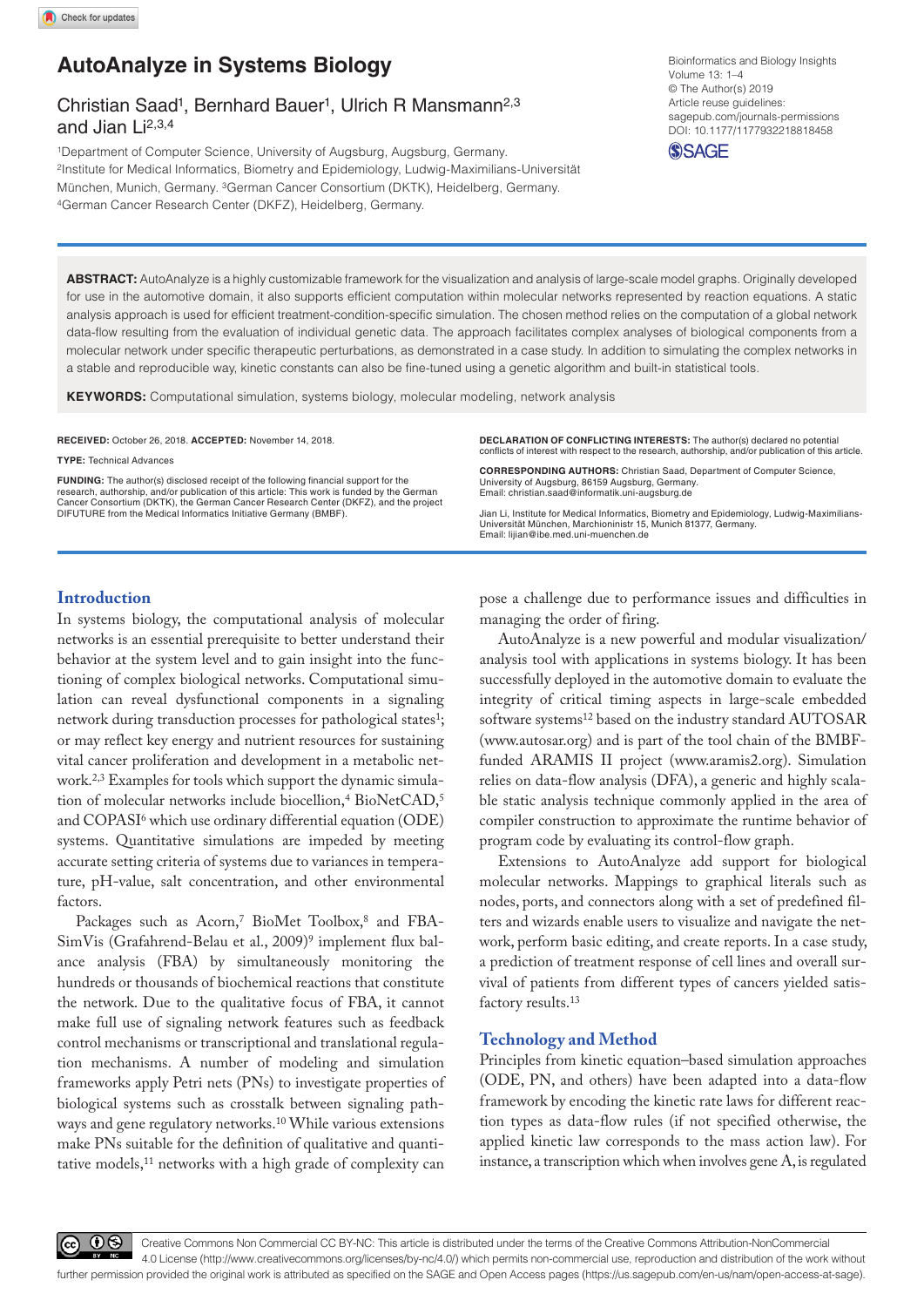| VISUALIZATION/SIMULATION        | <b>AUTOANALYZE</b> | <b>CELLDESIGNER</b> | <b>COPASI</b> | <b>CYTOSCAPE</b> |
|---------------------------------|--------------------|---------------------|---------------|------------------|
| Changing layout                 | Yes                | Yes                 | Yes           | Yes              |
| Changing perspective            | No                 | Yes                 | Yes           | Yes              |
| Search function/advanced effect | Yes                | No                  | No            | Yes              |
| Construction/simulation         | Yes                | Yes                 | Yes           | No               |

**Table 1.** Functional comparison between AutoAnalyze, CellDesigner, COPASI, and Cytoscape.

by a transcription factor B and produces an mRNA concentration C, this can be described by the following formula

$$
\begin{bmatrix} C \end{bmatrix} = K_{transcription} * \begin{bmatrix} A_{gene} \end{bmatrix} * \begin{bmatrix} 1 + \begin{bmatrix} B_{transactivation} \end{bmatrix} \end{bmatrix}
$$
 (1)

Here, A is the expression level of gene A, which is set by some provided or previously computed input. The protein concentration B has been computed by the corresponding translation and transcription related to gene B. The kinetic parameter  $K_{transcription}$  is specified according to the type of reaction as described in our previous study.14

Molecular networks are specified in a simple XML-based format which can, for example, be exported using SimCell, COPASI, CellDesigner, or other systems biology–related software. A network model defines a list of reactions and reaction objects. The latter comprise the inputs and outputs of the reactions and are assigned different roles in the context of each reaction in which they take part, depending on the reaction type and the respective rate law. For example, for reactions of the transcription type, a list of objects which are categorized as genes will be expected, along with an (optional) set of objects which are classified as transactivators and transrepressors. Cell line or patient data (gene expression profiles) containing initial concentration values for specific components are also provided in a simple XML-based format [\(Supplemental information](https://journals.sagepub.com/doi/suppl/10.1177/1177932218818458)).

From these inputs, a combined network model is constructed, which is then subjected to an analysis to derive final concentration values. The simulation is carried out using the model analysis framework (MAF),15 a model-based implementation of the DFA technique. For this purpose, kinetic rate laws have been implemented as declarative and parametrizable data-flow rules which, in this application scenario, compute concentration values at network elements. First, the implementations of the kinetic rate laws are assigned to the respective reactions in the model, and the concentration values at the reaction objects are set to their initial values. This forms an (potentially cyclic) equation system, which is then evaluated using a demand-driven fixed-point algorithm: a kinetic rate law is selected and executed. Its implementation will then dynamically determine the required inputs and make a request to acquire their current values. This request is intercepted by MAF which records the dependency between input and output objects and schedules the evaluation of the corresponding rate laws. Due to cyclic paths, input values can change multiple

times during the simulation in which case MAF automatically performs a repeated evaluation of the affected parts of the model. The dependency graph, which overlays the network model, allows the framework to derive an optimal optimized execution order, thereby greatly reducing the performance impact. Computation is aborted once concentration values stabilize in a fixed point. For non-stable paths, recomputations are limited to a predetermined number to reflect the effects of natural decay.

AutoAnalyze is built on top of Eclipse RCP [\(www.](www.eclipse.org) [eclipse.org\)](www.eclipse.org) technology and comprises a set of open service gateway initiative (OSGi) plugins which implement visualization, editing, and analysis functionality. Table 1 summarizes and compares functions of visualization and simulation between different tools. A modular architecture and dedicated extension points allow for extensive customization and support of arbitrary application domains via suitable connector plugins. Internal data representation relies on the eclipse modeling framework (EMF) which implements the meta-modeling standard MOF [\(http://www.omg.org/mof](http://www.omg.org/mof) ), while simulation capabilities are provided by the MAF. The distribution also includes the statistics library Waikato Environment for Knowledge Analysis (WEKA) and the genetic algorithm framework Jenetics. A dedicated optimization mode makes use of these components to automatically fine-tune kinetic constants by scoring analysis results for known outcomes. The installation package consists of a self-contained eclipse distribution and requires only JRE version 7 or newer to run.

## **Key Functions**

The AutoAnalyze package provides users with an extensive set of functions to customize the visualization, including different layouts and filters. Editing functions, for example, setting inhibitors and the import of meta and treatment data of patients can be accessed via context menu. Separate tabs of the editor provide tabular views with detailed information about patient data and computed concentration values, which can also be exported as CSV files for external processing. Table 1 summarizes and compares functions of visualization and simulation between different tools.

Using the preferences dialog (Window/Preferences), the user can manually adjust constants for concentration decay and kinetic rate laws as well as normalization properties. Since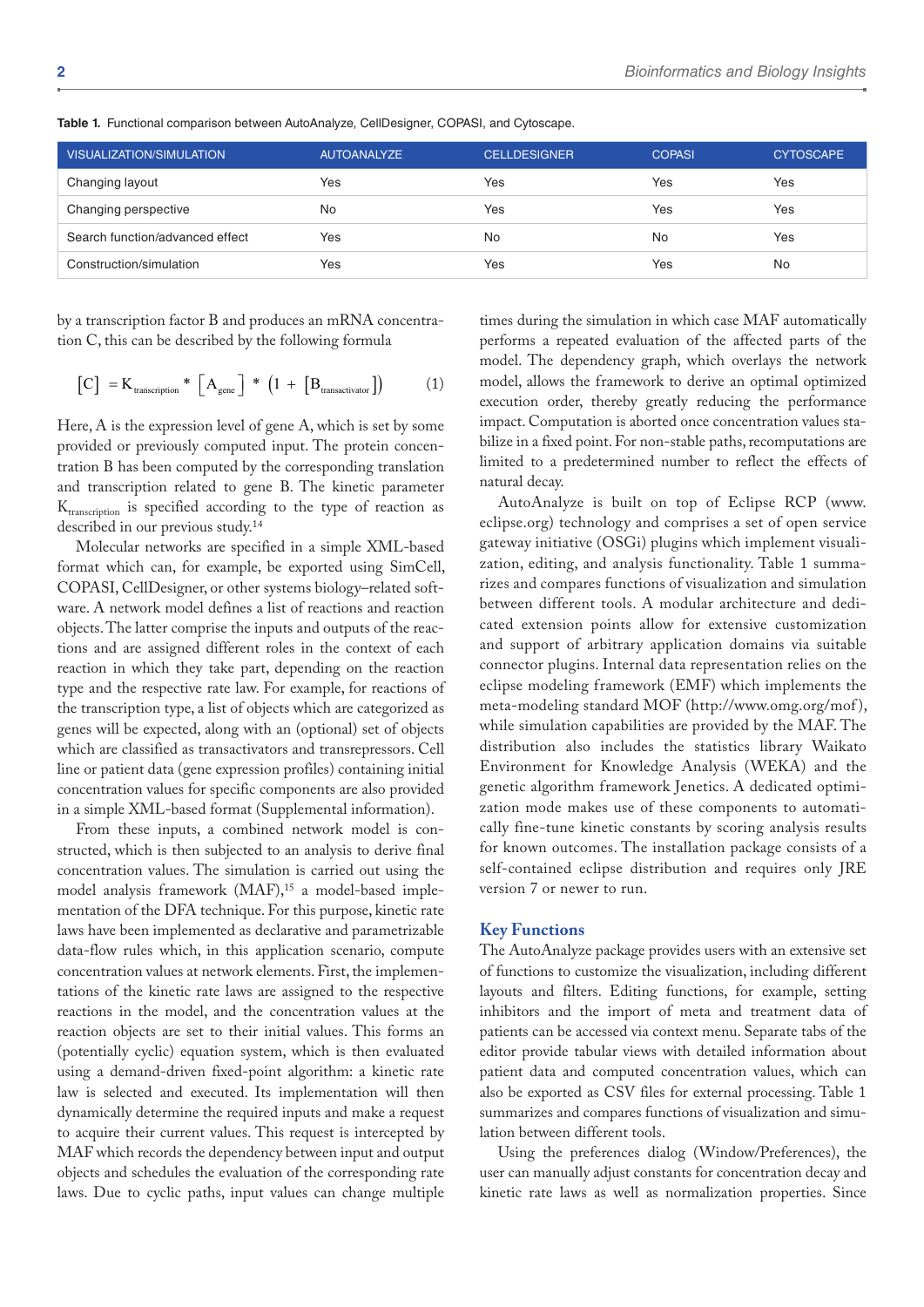

Figure 1. (A) A large-scale metabolic network is visualized in the graphical editor in AutoAnalyze; (B) the statistical evaluation of components is showing the concentration distribution for the selected reaction; and (C) the enlarged detailed view of a single component and related two reactions from this network.

these values are based on approximations, AutoAnalyze also includes an optimization component which allows to fine-tune the analysis (Figure 1). The user can configure the exploration space by setting allowable ranges which are then explored using a genetic algorithm. A fitness function assesses the results for known treatment outcomes and scores the respective configuration. Recently published open-source software BioNetGen2.2 has functionalities similar to AutoAnalyze.<sup>16</sup> The goal of BioNetGen2.2 is to improve execute-power for functional kinetic laws, accelerate the stochastic simulation, and enable hybrid particle/population simulation. Since AutoAnalyze employs a DFA-centric approach, various functional kinetic laws including stochastic kinetics can be applied seamlessly during mode simulation. One of its main purposes is the application of flux-comparative-analysis (FCA), which usually requires users to simulate a genome-scale network with integration of large amount of genetic data such as NGS data to compare different states of individual objects, for instance, control versus treatment; and control versus mutation. To our knowledge, currently, only AutoAnalyze can fulfill this task. Furthermore, the software is able to take the morphology of input networks into consideration, which is normally neglected by other tools in systems biology. The final goal of AutoAnalyze is to support preclinical and/or clinical decisions. Userguidance for simulation network and visualization can be found in the [Supplemental information.](https://journals.sagepub.com/doi/suppl/10.1177/1177932218818458)

## **Case Study**

We constructed a molecular metabolic network (MCPM: methionine cycle-based metabolic model) by combining information from literature (PubMed search with keyword "methylation cancer drug") and publicly available databases such as KEGG (<http://www.genome.jp/kegg/>). The construction was performed by applying SimCell and obeying the role of basic cellular biology: gene→RNA→protein.12 The MCPM was exported as an XML file [\(Supplemental information](https://journals.sagepub.com/doi/suppl/10.1177/1177932218818458)) and imported it into AutoAnalyze along with genetic data from the Cancer Cell Line Encyclopedia (CCLE).17 These input data consist of gene expression profiles of all cancer cell lines from CCLE and follow the XML-format described above [\(Supplemental information](https://journals.sagepub.com/doi/suppl/10.1177/1177932218818458)). To integrate the data with the model network described above, each component of the input model requires a unique identifier . In this case, all gene components in the MCPM model were assigned their Ensembl ID. AutoAnalyze is then used as a computational machinery to simulate network states. The workflow of this case study is shown in the Figure 2. The output of AutoAnalyze comprises the simulation result for all reactions within the MCPM model in the form of concentration values. Activity states of specific network components were correlated with treatment response data (IC50) also available in the CCLE. Zhang et al did confirm that several components of the methionine cycle–based metabolism (MAT2A, ATP6V0E1, PIP4K2C, and others)